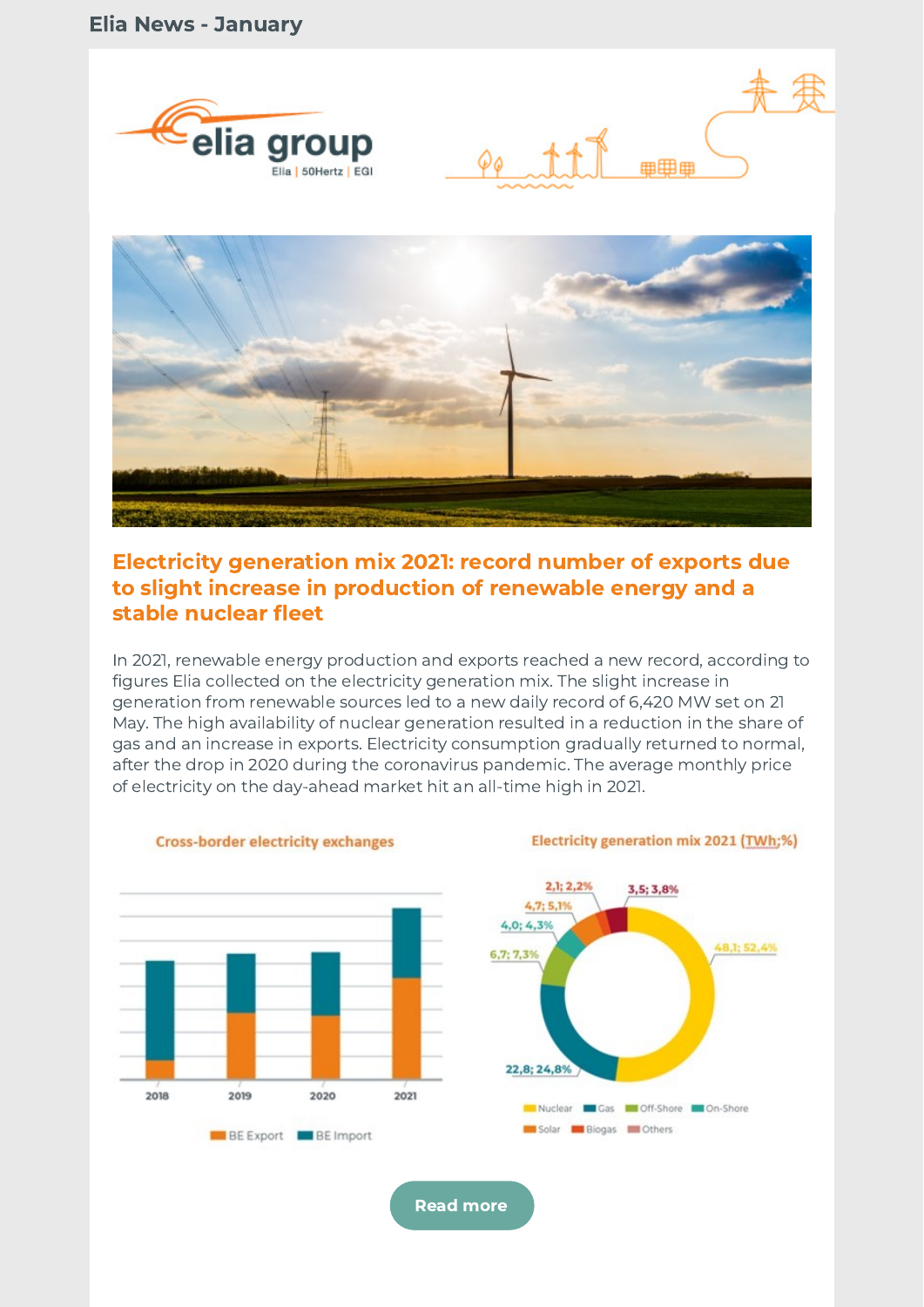

# Elia welcomes government decision on energy island

The Council of Ministers approved the concept of the energy island on Thursday, 23 December. The artificial island is an extension of the Elia grid in the North Sea. Thanks to the approval, Elia can now continue developing the project. The energy island is a response to the European Green Deal's climate goals and will serve a double function. It will enable the connection of new offshore wind farms and can serve as a landing point for interconnectors. The man-made energy island is a first step in developing an integrated offshore grid at European level.

Read [more](https://www.elia.be/en/news/press-releases/2022/01/20220105_federal-government-gives-green-light-to-the-energy-island)

# Elia Group CEO appointed chairman of REEF

Elia Group CEO Chris Peeters will assume the chairmanship of the Roundtable for Europe's Energy Future (REEF) in January 2022. REEF brings together executives from various segments of the energy industry. As a sounding board for European policymakers, the organisation contributes ideas about the practical implementation of the energy transition. The Roundtable meets several times a year for open discussions with key players in European energy policy, such as representatives of the European Commission, the Council of the European Union and the European Parliament.

Read [more](https://www.elia.be/en/news/press-releases/2021/12/20211221_press-release-chris-peeters-chair-reef)

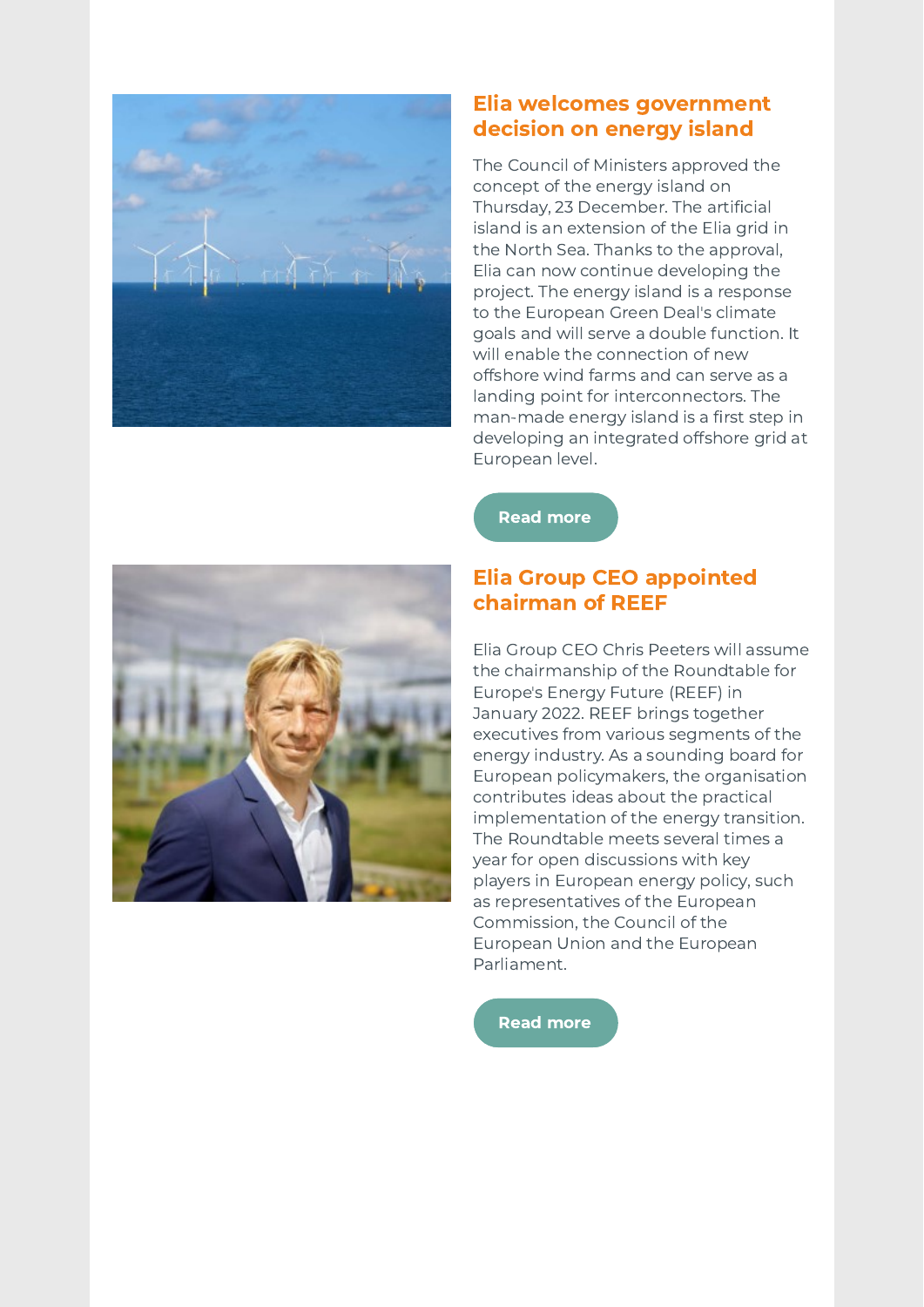# 50Hertz commissions powerto-heat unit

50Hertz is connecting to the grid together with its partners. Transmission system operator 50Hertz, in collaboration with utility company SWS Energie GmbH (SWSE), has commissioned a power-to-heat (PtH) unit in the German state of Mecklenburg-Western Pomerania. PtH technology ensures that all renewable energy is used. The new unit will convert wind energy that cannot be connected to the grid (due to congestion) into green district heating for the Hanseatic City of Stralsund. With a capacity of 6.5 MW, it is the most powerful of the three units that



#### Read [more](https://www.50hertz.com/en/News/FullarticleNewsof50Hertz/11606/another-building-block-for-more-climate-protection-50hertz-and-public-utility-company-stadtwerke-stralsund-sws-start-up-power-to-heat-unit)

# 50Hertz launches Together, Faster, Climate-Neutral campaign

Together, Faster, Climate-Neutral is the title of a new publication from 50Hertz that sets out measures for accelerating the energy transition. 50Hertz collaborated on the project with energy and industrial companies and scientists. The publication outlines workable and concrete proposals for the new federal government to achieve the objectives set out in the recent coalition agreement.



#### Read [more](https://www.50hertz.com/en/News/FullarticleNewsof50Hertz/11605/together-faster-climate-neutral-new-paper-outlines-proposed-measures-for-accelerating-the-energy-transition)



## Elia publishes first Green Finance Framework

The Green Finance Framework aligns Elia Group's financing strategy with its goal of accelerating the energy transition. It describes how we are gearing our investments towards projects with clear environmental benefits, in line with the Act Now sustainability action plan. This is the first time that Elia Transmission Belgium (ETB) – the Belgian subsidiary of Elia Group – has developed such a plan.

#### Read [more](https://www.elia.be/en/news/press-releases/2021/12/20211222_elia-transmission-belgium-publishes-its-first-green-finance-framework)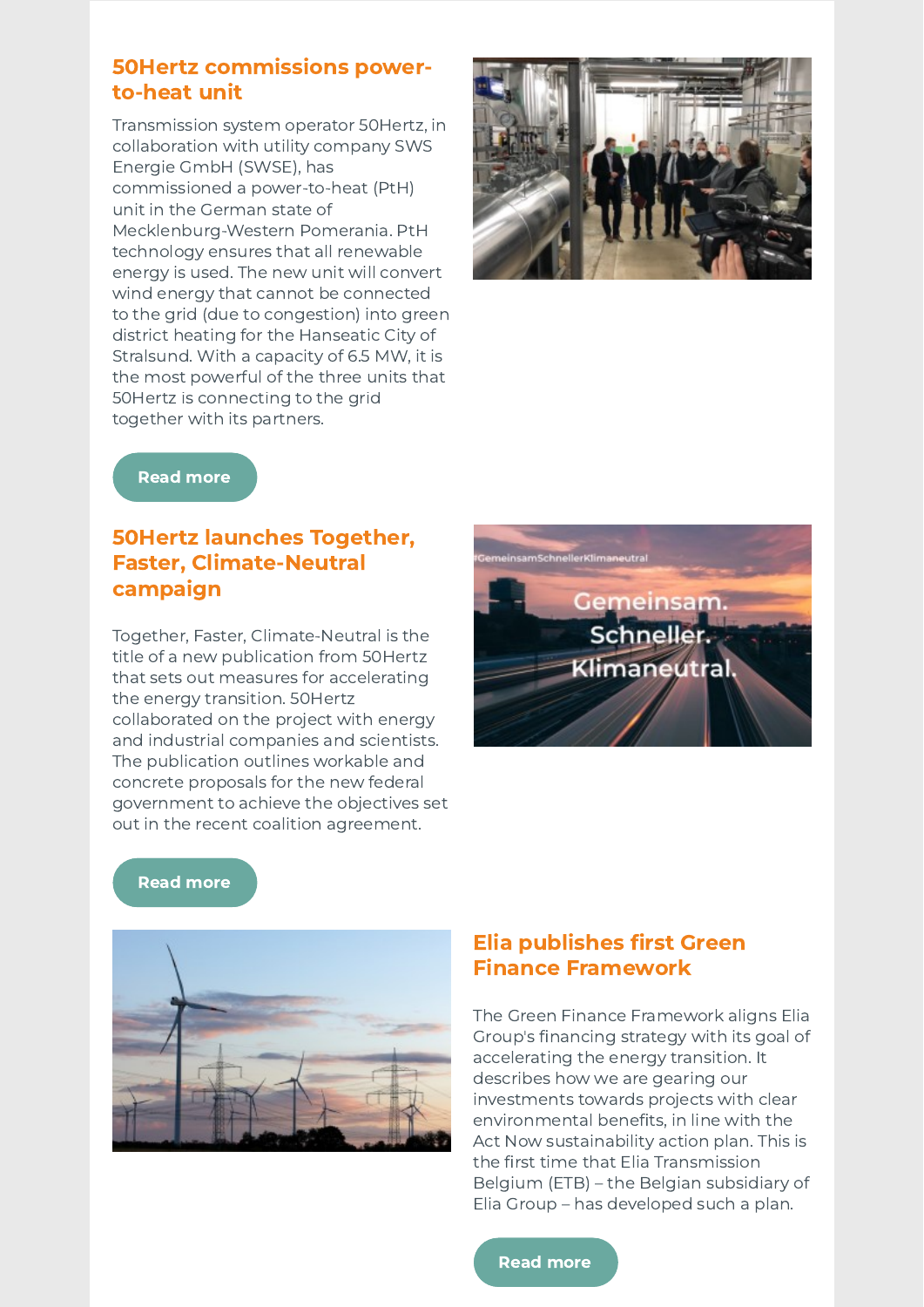

# Installing markers on highvoltage lines works

Installing markers on high-voltage lines leads to 75% fewer bird collisions, according to a Natuurpunt study commissioned by Elia. Markers ensure that birds see a high-voltage line sooner so they can avoid colliding with it. Natuurpunt monitored an overhead line in Noordschote before and after markers were installed. The findings are clear: after installing markers, the number of bird collisions plummeted 75% to 95%. Elia plans to install markers on about 200 km of the highest-risk high-voltage lines by 2030.

Read [more](https://www.elia.be/en/news/press-releases/2021/12/20211217_installation-of-markers-on-high-voltage-lines-leads-to-75-fewer-bird-collisions)



## Elia organises site visits for children

In Maldegem (West Flanders) some 20 children between the ages of 10 and 12 came to watch an overhead line being dismantled. The works are part of the final phase of the Stevin project. The aim is to make children enthusiastic about the energy sector and to teach them about what Elia does. To that end and in collaboration with the Technical Academy in Maldegem, project leaders sometimes give explanations about electricity and the energy transition on Wednesday afternoons.

[Watch](https://www.focus-wtv.be/nieuws/op-stap-met-de-techniekacademie) the report

## INNOVATION NEWS

#### Elia Group organises innovation week in Berlin

Elia Group held an innovation week early last month under the theme of Co-creating the future together with our ecosystem. Together with 15 external partners, our colleagues presented the most innovative projects in five key domains: System Operations, Consumer Centricity, Infrastructure, Asset Management and Offshore. Employees could either attend the show in person at 50Hertz headquarters or take a virtual tour. In the videos below we introduce you to two projects: green tracking and the digital passport.